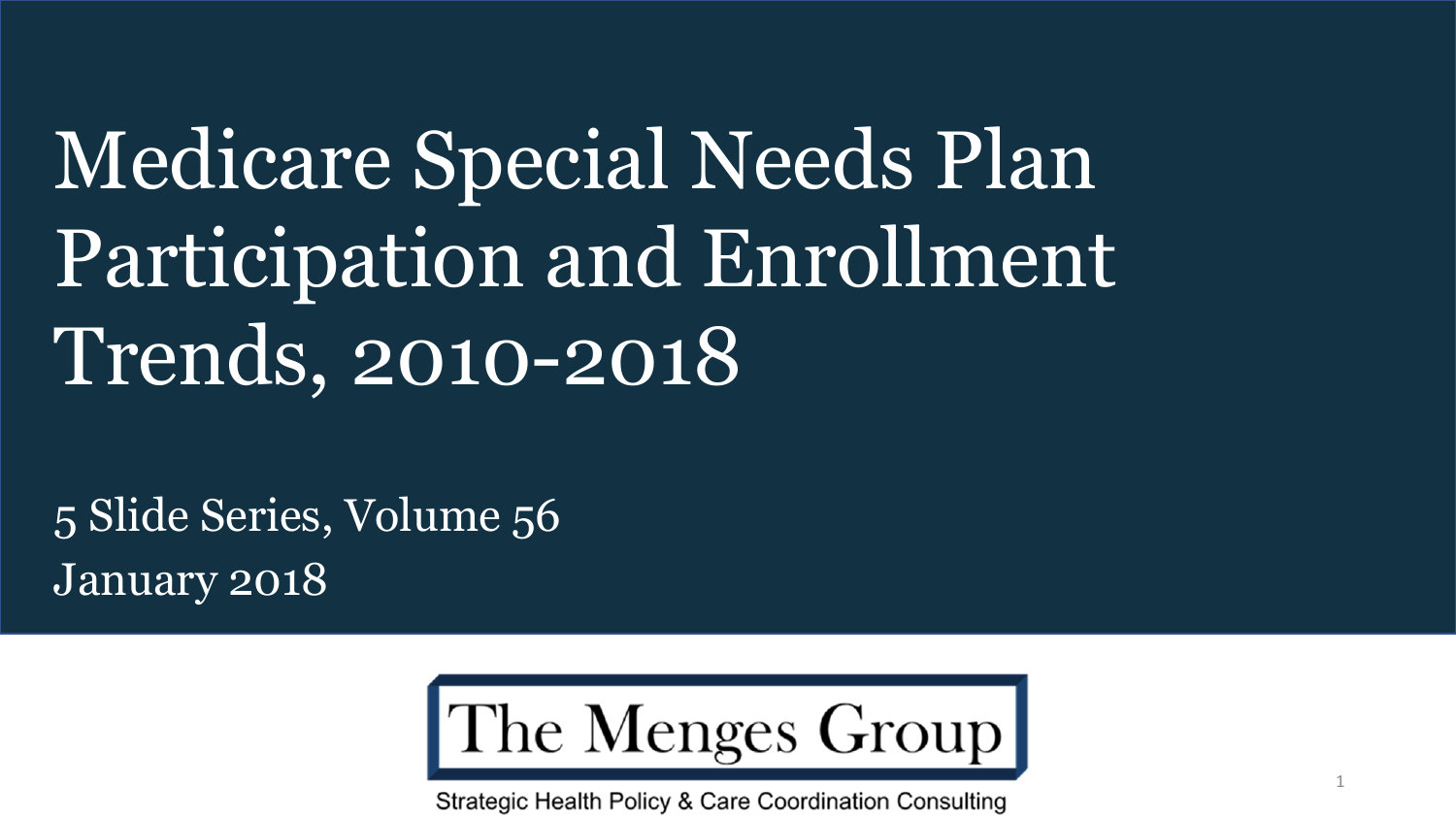## Introduction

- This edition of the 5 Slide Series explores the national progression of Medicare Special Needs Health Plans (SNPs) and their collective enrollment between December of 2010 and January of 2018.
- SNPs are part of the Medicare Advantage program plans enter the program by successfully completing a non-competitive application process.
- Medicare SNPs fall into three plan type categories:
	- C-SNP: these SNPs focus on at least one severe or disabling chronic condition from a predefined CMS list, although multiple commonly co-morbid and clinically-linked chronic conditions can be combined under the same C-SNP
	- D-SNP: these plans coordinate Medicaid and Medicare services for persons dually eligible for Medicaid and Medicare
	- I-SNP: provide Medicare services to individuals who require, or are expected to need, institutional (LTC/SNF) care for at least 90 days

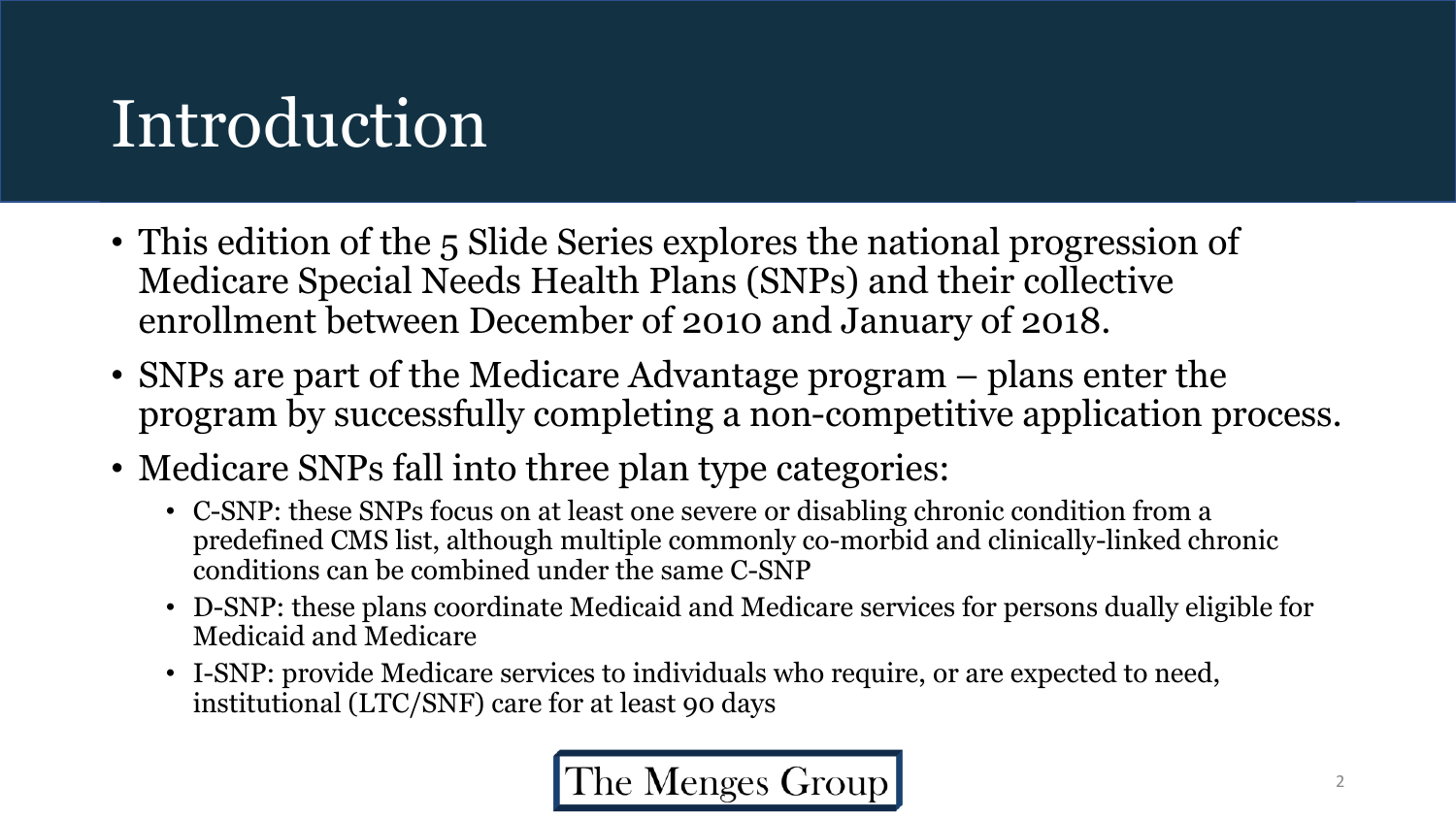## Overall SNP Enrollment by Plan Type, 2010- 2018

- SNP enrollment is currently at an all-time high with over 2.5 million Medicare beneficiaries
- Between 2010 and 2018, overall SNP enrollment grew by 86%
	- D-SNPs' enrollment doubled and C-SNP enrollment increased by 51%
	- I-SNPs *shrank* by 24% from 2010-2018, mostly due to a recategorization of one California health plan's membership. In all other states, I-SNP enrollment has increased each year since 2012.
- D-SNPs have accounted for over 80% of all SNP enrollees from 2011 forward. Enrollment in D-SNPs has increased every year during this period.
- The January 2018 figures suggest this will likely be a high-growth year for SNP enrollment.

| Enrollment by SNP Type, 2010 - 2018 |                       |              |              |              |  |  |  |
|-------------------------------------|-----------------------|--------------|--------------|--------------|--|--|--|
|                                     | <b>SNP Enrollment</b> |              |              |              |  |  |  |
| <b>Time Period</b>                  | <b>C-SNP</b>          | <b>D-SNP</b> | <b>I-SNP</b> | <b>Total</b> |  |  |  |
| Dec '10                             | 230,612               | 1,047,519    | 94,495       | 1,372,626    |  |  |  |
| Dec '11                             | 196,423               | 1,159,077    | 78,209       | 1,433,709    |  |  |  |
| Dec '12                             | 232,530               | 1,303,408    | 49,714       | 1,585,652    |  |  |  |
| Dec '13                             | 297,901               | 1,527,676    | 51,769       | 1,877,346    |  |  |  |
| Dec '14                             | 312,280               | 1,738,363    | 53,266       | 2,103,909    |  |  |  |
| Dec '15                             | 341,503               | 1,755,163    | 53,714       | 2,150,380    |  |  |  |
| Dec '16                             | 351,424               | 1,892,613    | 63,458       | 2,307,495    |  |  |  |
| Dec '17                             | 352,370               | 2,093,059    | 69,795       | 2,515,224    |  |  |  |
| Jan '18                             | 347,509               | 2,129,837    | 72,235       | 2,549,581    |  |  |  |
| Overall % Change Dec '10 to Jan '18 | 51%                   | 103%         | $-24%$       | 86%          |  |  |  |
| Average Annual % Change             | 7%                    | 10%          | $-3%$        | 9%           |  |  |  |
| 2017-2018 % Change                  | $-1\%$                | 2%           | $3\%$        | 1%           |  |  |  |
| % of Overall SNP Pop 2010           | 17%                   | 76%          | 7%           | 100%         |  |  |  |
| % of Overall SNP Pop 2013           | 16%                   | 81%          | 3%           | 100%         |  |  |  |
| % of Overall SNP Pop 2018           | 14%                   | 84%          | 3%           | 100%         |  |  |  |

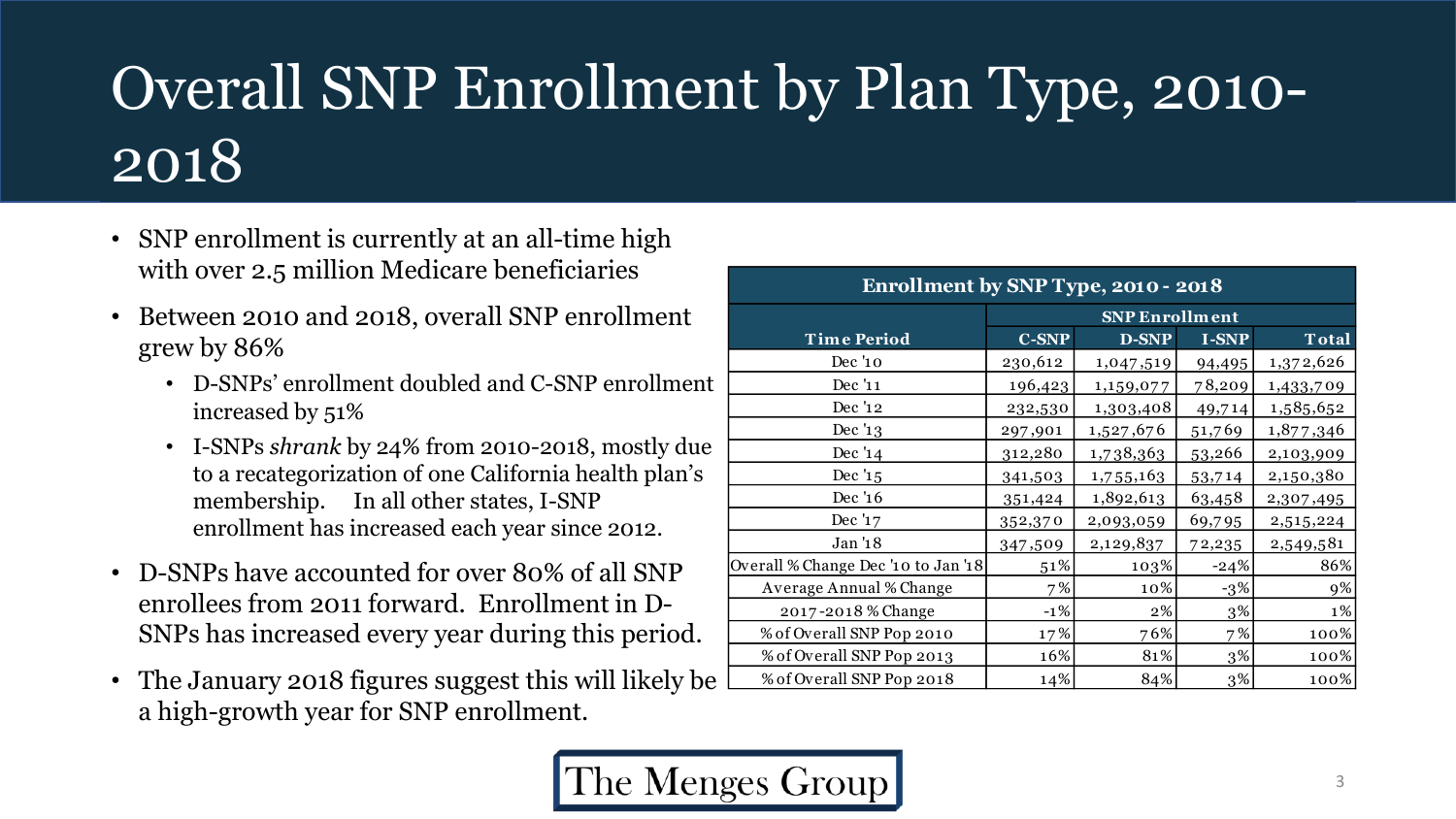### Number of Participating SNPs, 2010-2018

- After a volatile stretch from 2010-2014, health plan participation in the SNP program has stabilized.
	- 641 SNPs are currently in operation. This is just under the program's highest level of 644 during 2013.
	- More D-SNPs and I-SNPs are in operation during 2018 than in any prior year.
	- The number of participating C-SNPs declined each year from 2013-2017. However, C-SNP entities increased by 7% between 2017 and 2018.
- Nearly two-thirds of SNPs are D-SNPs. I-SNPs overwhelmingly serve dual eligible enrollees as well; therefore, roughly 80% of SNPs focus entirely or predominantly on the dual eligible population.

| Number of Health Plans by SNP Type, 2010 - 2018 |                           |       |              |              |  |  |  |
|-------------------------------------------------|---------------------------|-------|--------------|--------------|--|--|--|
|                                                 | Number of Different Plans |       |              |              |  |  |  |
| <b>Time Period</b>                              | <b>C-SNP</b>              | D-SNP | <b>I-SNP</b> | <b>Total</b> |  |  |  |
| Dec '10                                         | 153                       | 335   | 74           | 562          |  |  |  |
| Dec '11                                         | 92                        | 298   | 65           | 455          |  |  |  |
| Dec '12                                         | 115                       | 322   | 70           | 507          |  |  |  |
| Dec '13                                         | 214                       | 362   | 68           | 644          |  |  |  |
| Dec $14$                                        | 152                       | 353   | 61           | 566          |  |  |  |
| Dec '15                                         | 148                       | 336   | 57           | 541          |  |  |  |
| Dec '16                                         | 139                       | 350   | 79           | 568          |  |  |  |
| Dec '17                                         | 123                       | 377   | 83           | 583          |  |  |  |
| Jan '18                                         | 132                       | 412   | 97           | 641          |  |  |  |
| Overall % Change Dec '10 to Jan '18             | $-14%$                    | 23%   | 31%          | 14%          |  |  |  |
| Average Annual % Change                         | 3%                        | 2%    | 3%           | 2%           |  |  |  |
| 2017-2018 % Change                              | 7%                        | 9%    | 17%          | 10%          |  |  |  |
| % of Total SNPs                                 | 21%                       | 64%   | 15%          | 100%         |  |  |  |

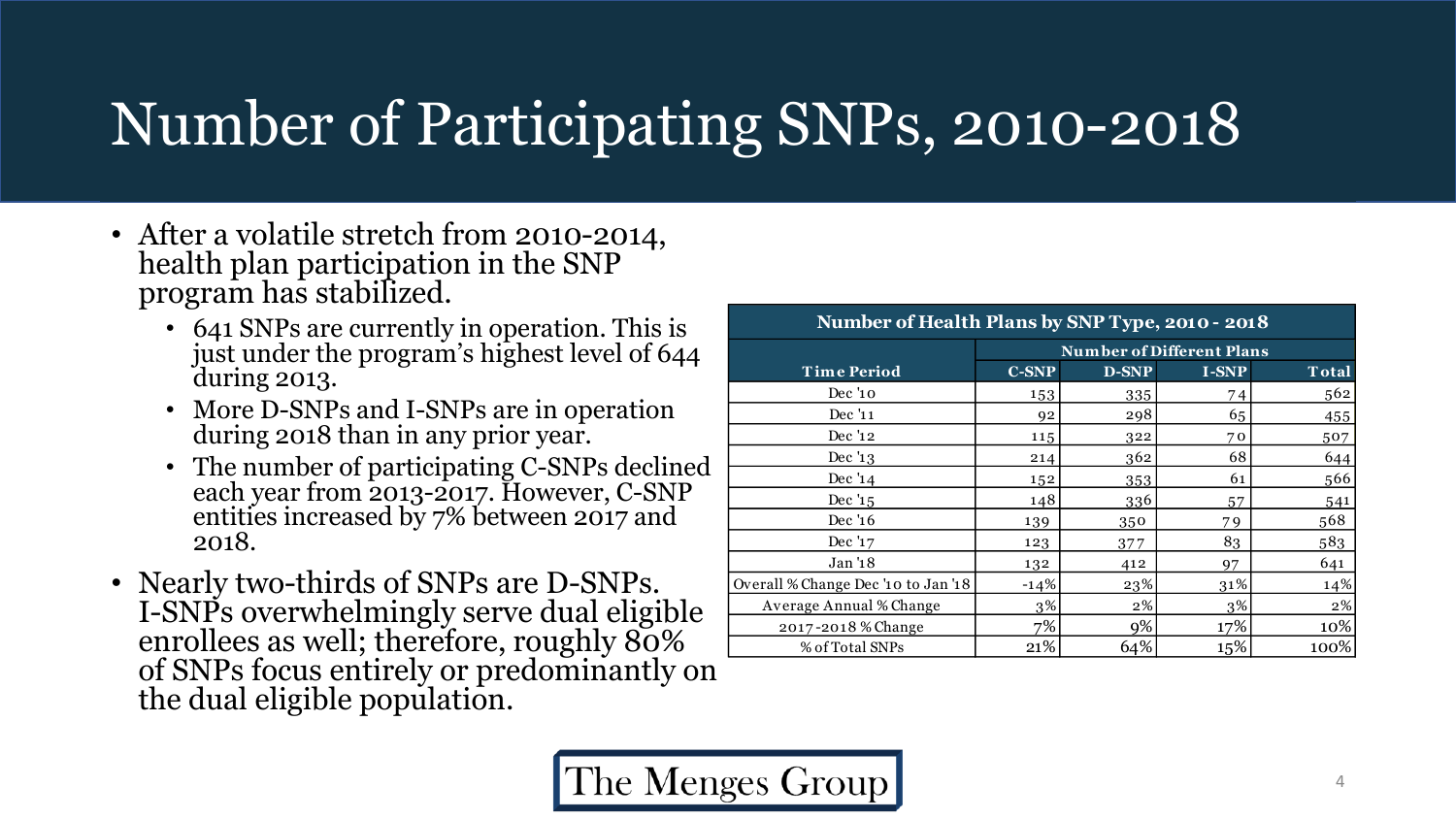#### Average per Plan SNP Enrollment, 2010-2018

- Enrollment has been modest on a per-SNP basis throughout the program's history. Nationwide enrollment per SNP has averaged approximately 4,000 during the past several years.
- D-SNPs' average enrollment is currently 5,170, versus 2,633 for C-SNPs and 745 for I-SNPs.

|                                     | Avg Enrollment per Plan |       |              |                |  |
|-------------------------------------|-------------------------|-------|--------------|----------------|--|
| Time Period                         | <b>C-SNP</b>            | D-SNP | <b>I-SNP</b> | <b>Overall</b> |  |
| Dec '10                             | 1,507                   | 3,127 | 1,277        | 2,442          |  |
| Dec '11                             | 2,135                   | 3,890 | 1,203        | 3,151          |  |
| Dec '12                             | 2,022                   | 4,048 | 710          | 3,128          |  |
| Dec '13                             | 1,392                   | 4,220 | 761          | 2,915          |  |
| Dec '14                             | 2,054                   | 4,925 | 873          | 3,717          |  |
| Dec '15                             | 2,307                   | 5,224 | 942          | 3,975          |  |
| Dec '16                             | 2,528                   | 5,407 | 803          | 4,062          |  |
| Dec '17                             | 2,865                   | 5,552 | 841          | 4,314          |  |
| Jan '18                             | 2,633                   | 5,170 | 745          | 3,978          |  |
| Overall % Change Dec '10 to Jan '18 | 75%                     | 65%   | $-42%$       | 63%            |  |
| Average Annual % Change             | 13%                     | 9%    | $-4%$        | 9%             |  |
| 2017-2018 % Change                  | $-8%$                   | $-7%$ | $-11%$       | $-8%$          |  |